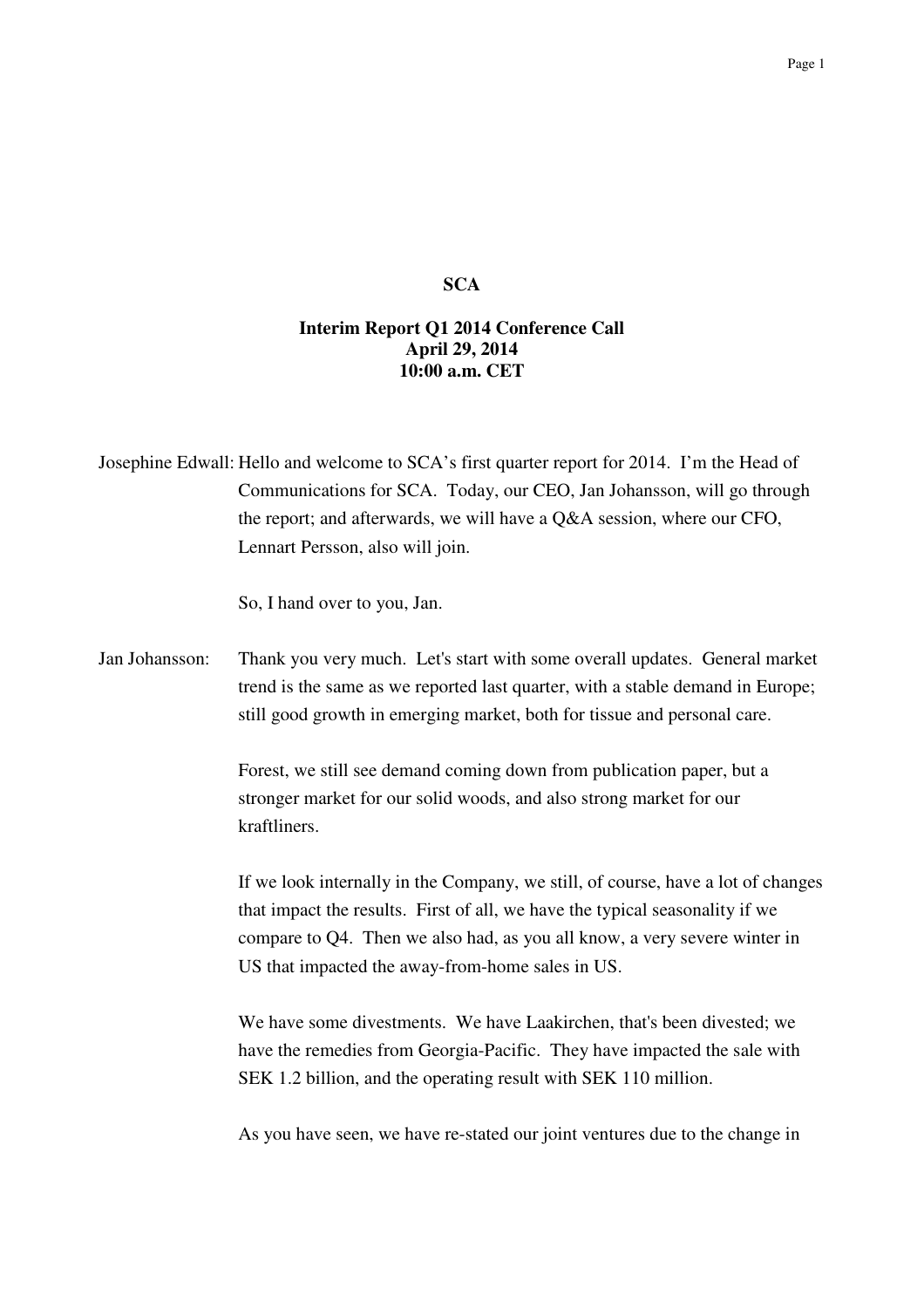regulations. But Vinda is not re-stated there to Q1, so that's also a deviation when we compare year-to-date figures.

Efficiency program is running according to plan. And we had a saving in the EUR 300 million program with SEK 490 million in Q1; Georgia-Pacific, SEK 136 million; and Forest, SEK 245 million. And we don't see any reason why we should not keep up the plan, as we have communicated.

If we look at summary Q1 to Q1, we had a sales increase of 9 percent. And if we exclude the acquisition of Vinda, the sales increase would have been 3 percent. It's higher volume. We have good growth in emerging markets, impacted by currency, I will get back to that a little bit later; and, of course, the winter in North America.

Operating profit increased by 18 percent. And if we exclude Vinda, it's increasing by 14 percent.

If you look at cash flow, that is down with 27 percent. It's mainly receivables. We do have some inventory – growth in inventories in US and Europe; US mainly then due to the winter, where the sales were not as expected; and Europe, because of some update and restructuring of almost our complete baby and inco production facilities and businesses. I will comment a little bit on that later.

If we look at the figures, we are improving earnings per share by 33 percent. We improve our operational margin.

Even though we have made some acquisition, we still are on a gearing debtequity level of 0.50.

And as a comment on the operating cash flow, the receivables, of course, is not a problem. And the inventory levels will be brought on the one that's went up with SEK 255 million in Q1; will be brought down, going forward, during this year.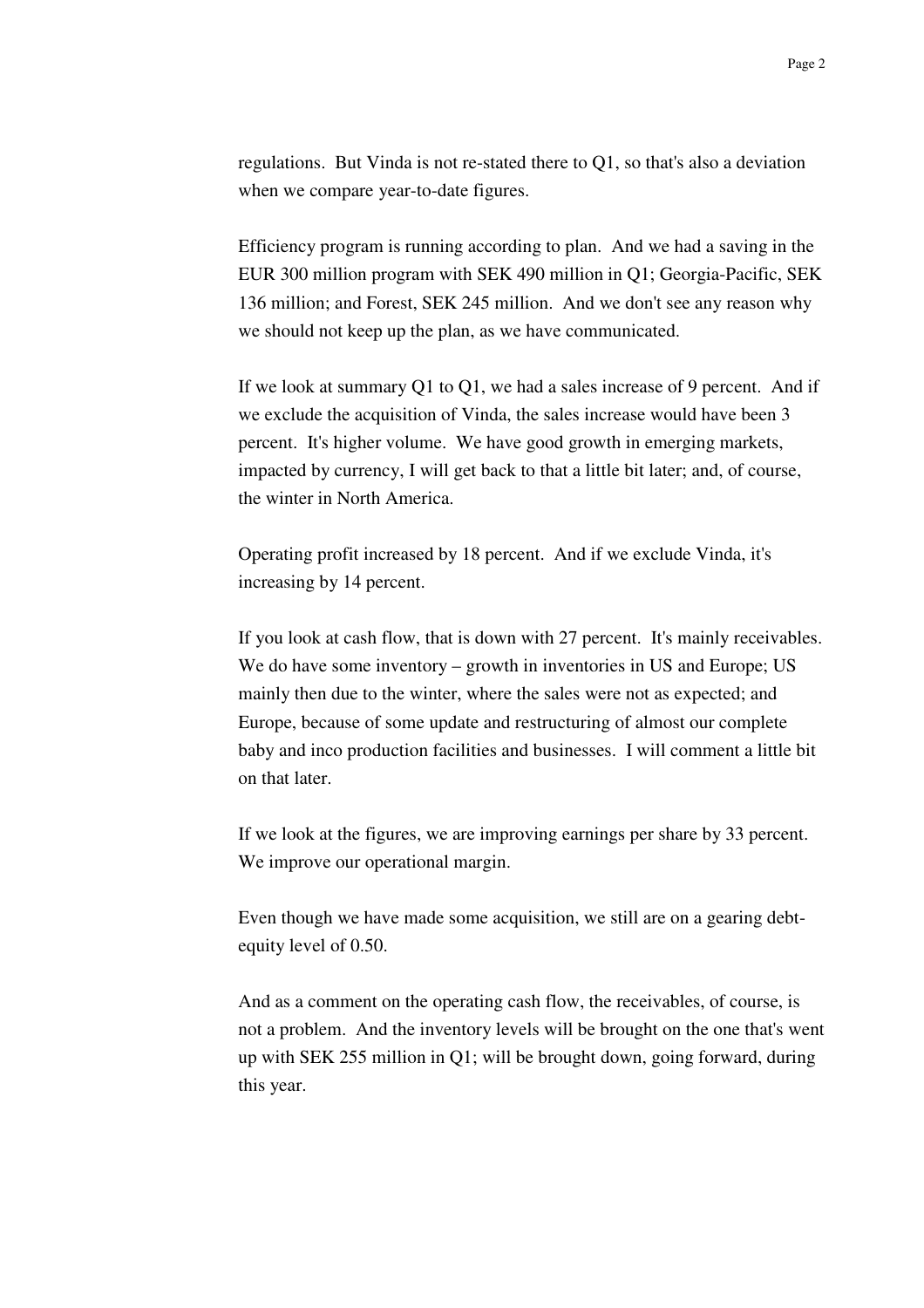Just a few comments on Q4 to Q1. Seasonality, of course, as we always have. And if we look at Away-from-Home US, the sales was down with as much as 12 percent; partly seasonality, but very much also driven by the cold winter.

We also are upgrading, as I said, all our baby facilities in Europe, also in South East Asia. That has had an impact on the quarter, both when it comes to inventories and sales. We are restructuring the whole distribution system in Italy, also impacting the sales during Q1. All of this will, of course, have a positive impact going forward during the year, both in increased sales and increased profitability.

Forest, with a profit decrease of 36 percent. Of that, 33 percent was the swap of forest assets, because, of course, we had a higher swap in Q4 than we had in Q1.

Then, coming into Personal Care and looking at the growth figures, Incontinence increased by only 1 percent. But that was also then impacted by the restructuring in Italy; and also, as we communicated in Q4, that the subsidies in Russia was brought down by 30 percent overnight. So we had actually negative growth in Russia with 8 percent in Inco.

If we look at the emerging markets, 6 percent growth overall; as high as 20 percent growth in Incontinence in Latin America, and 10 percent in Asia. The negative impact of the restructuring will, of course, not impact Q2: that means that, that will come back during Q2.

Very big weakness of currencies in emerging markets, I think, in average in Latin America it's around 12 percent, 13 percent; in Russia, Euro to Ruble is 16 percent. And that had a negative impact, from a transaction point of view, with 1 percentage point of the margin in Personal Care. We report transaction impact to you, but not the transaction – translation, but not the transaction, but transaction is as much as 1 percentage point.

We have been able to get a new, very interesting contract in private label in Europe. That gradually will kick in during this year, starting with Q3. To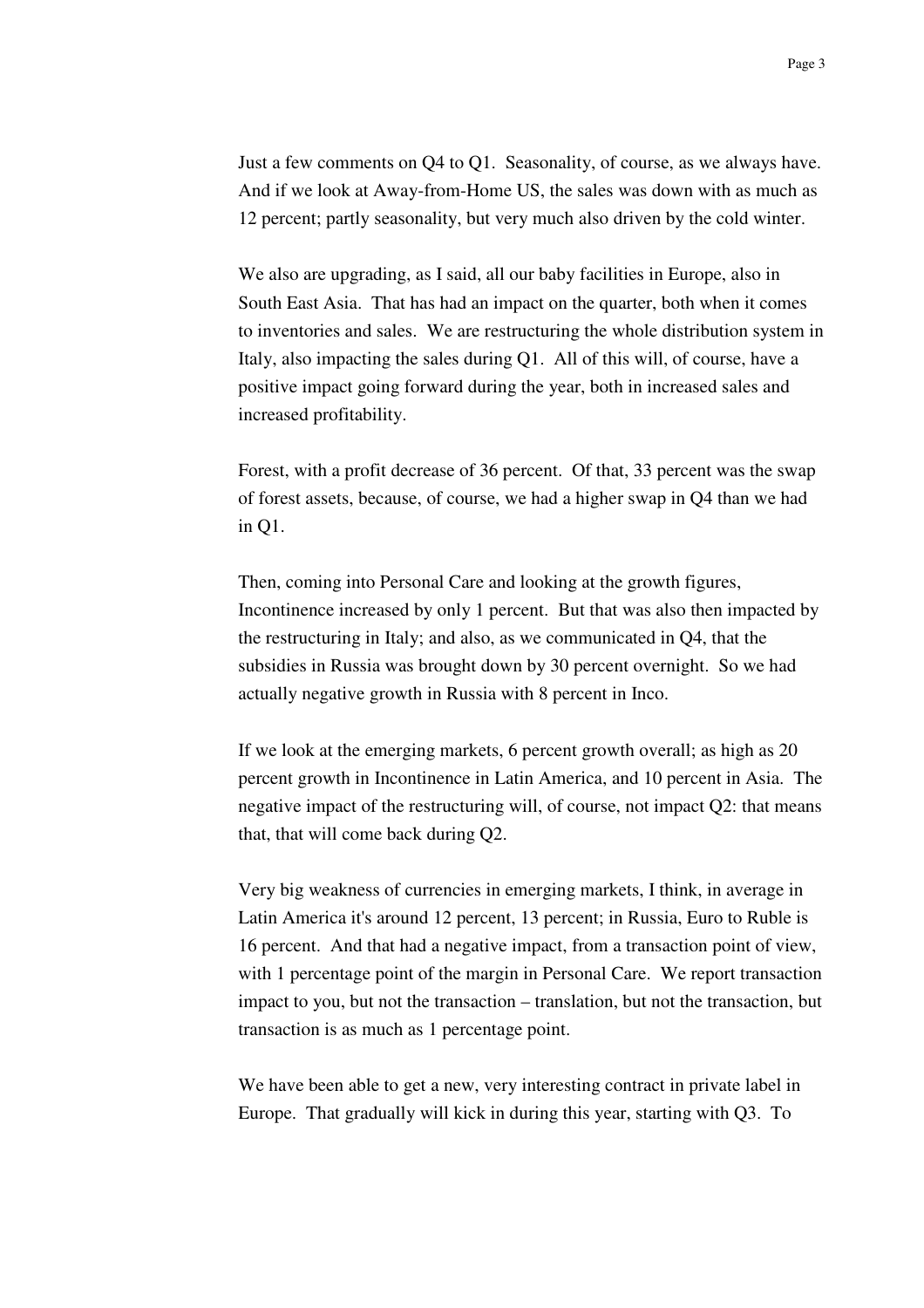start with, it will be around 140 million pieces, and then maybe it will increase going forward.

China, we focused a lot in China last quarter. And if we compare Q1 to Q1 on the Sealer sales, the local brand in China that we acquired, we are down by 21 percent. But if we look Q4 to Q1, we are up with 26 percent.

I also communicated in Q4 that it will take time before we are back on track. But, obviously, 26 percent growth in Q4 vs Q1 is showing what we are doing is actually working in China, which, of course, is very positive.

That also then, the negative impact on the sales of Baby. If we exclude Baby, we had a growth of 13 percent in emerging markets for Personal Care, which means, of course, that we had a good growth in Feminine and Incontinence.

Moving over to Tissue, and here we can clearly see the impact of the weather in US. And you've probably seen reports from a lot of companies that when things are being closed people are not working outside; of course, they can't use our products in restaurants, in hotels, et cetera, et cetera. So the sales in North America is down 9 percent Q1 to Q1.

And we have not lost any market share in Away-from-Home. And North America is 33 percent of the global Away-from-Home, so, of course, it has quite a big impact on the sales.

We also saw Vinda coming in slightly weaker than anticipated in the quarter, even though we had a good growth of 9 percent, but maybe a little bit weaker margins that we expected. That, of course, also impacted the margin in our Tissue business, since we now consolidate 100 percent of Vinda. Without that consolidation, we would have had 11 percent margin in our old Tissue business.

Good growth in emerging markets. Even if we take away Vinda from the growth in emerging markets, we still have 9 percent growth; and, of course, with Vinda, 73 percent.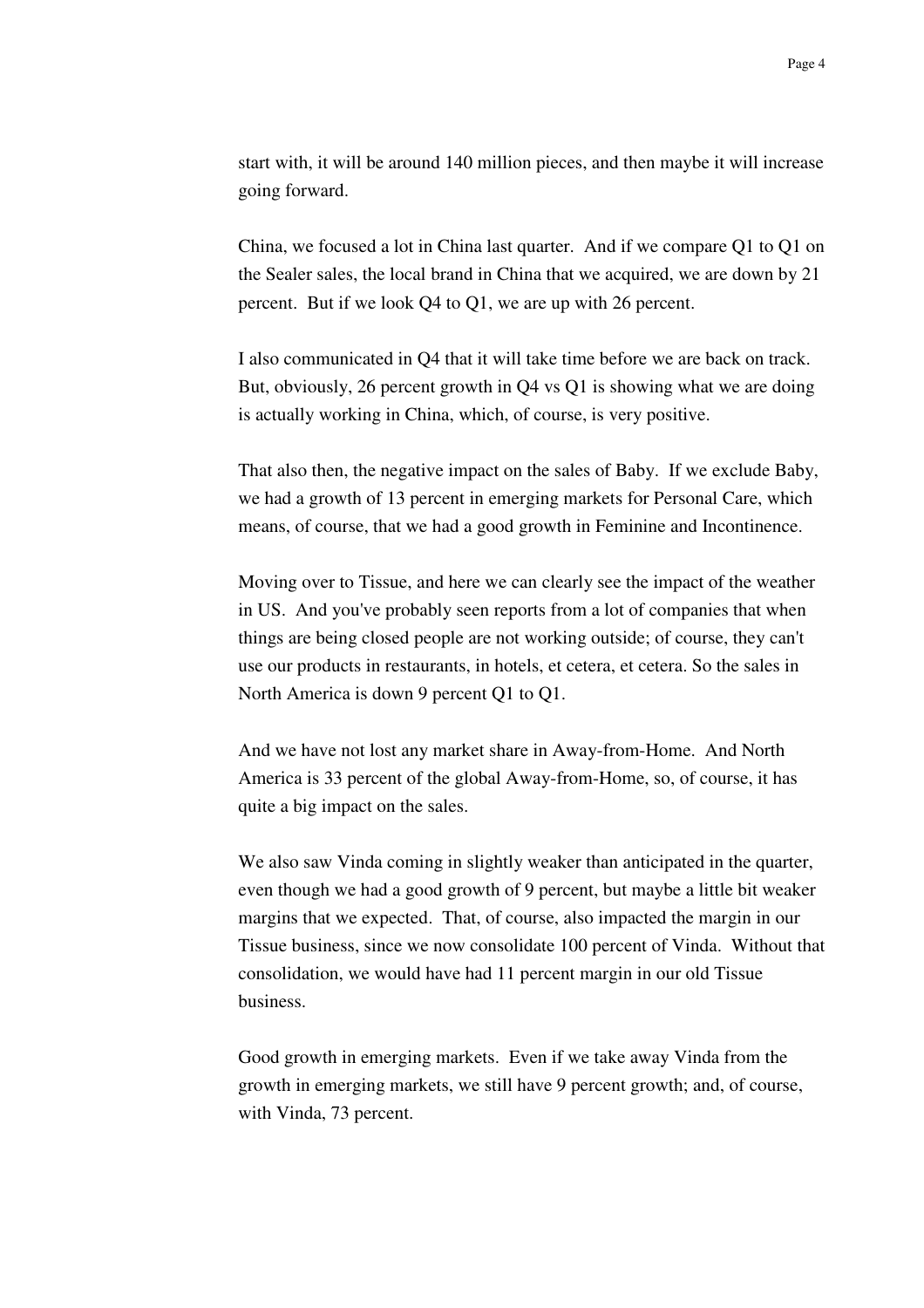We also left a couple of private label contracts in Europe during the quarter: reason being that the profitability was not on a level that we accepted. And that also has a slightly negative impact on sales, but a positive impact on margin.

Coming into Forest operation, still pressure on Publication Paper. As I said, even though we have seen some price increases in news, we have seen some price decreases in magazine paper during the quarter.

Our hardwood operation is doing well. We have implemented price increases in Q1; we will implement more price increases in Q2.

The announced price increase in our liner business was not possible to actually execute. So we will do it. You remember, we said that we increase it with EUR 50. So we will do it in smaller rates, but with still the aim to get the EUR 50 during the second half of the year. The market conditions is actually supporting an increase, but for various reasons it was difficult to do it in Q1.

We also continue to manage our forest in a good way. You saw that we had a swap in forest; that had an impact on the result of SEK 152 million. We had a similar one last year with an impact of SEK 121 million, so delta is slightly positive. And if we compare to Q4, then we had as much as SEK 455 million. So, taking that into consideration, we actually see some good progress in our forest business.

If I try to summarize that we do have higher sales and profit for the Group, and higher profit for Tissue and Forest Products. Lower profit for Personal Care, mainly then driven by the few items I mentioned, with the upgrades of our products; with the currency in emerging markets.

And the upgrade will, of course, have a positive impact, going forward. We will see the first new baby laminated pants in shelves actually during Q2; and then, they will be rolled out during the year. We also made a similar upgrade in South East Asia during the quarter.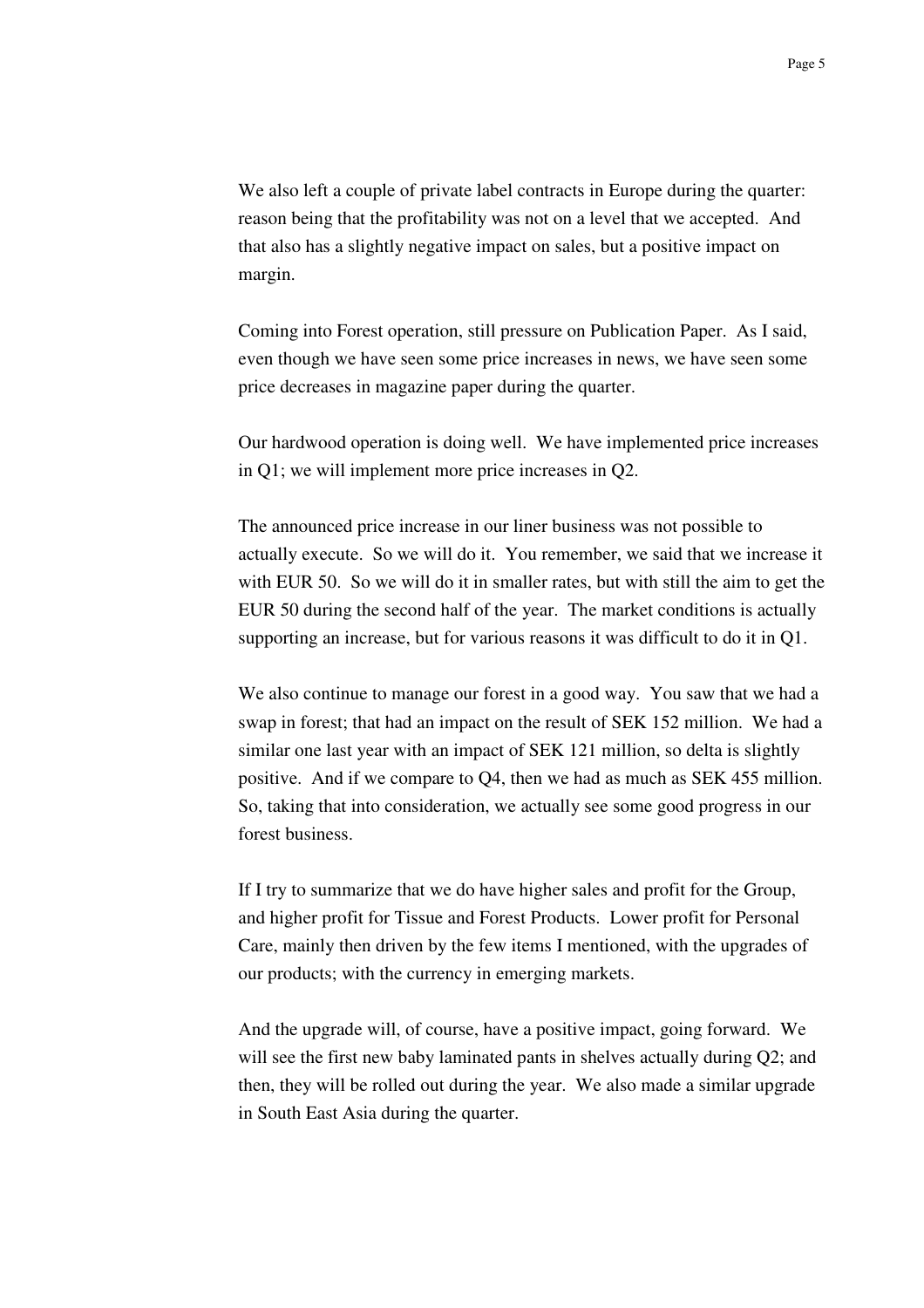Efficiency program is running as planned. We have had several launches of new innovations. And you also remember that we have communicated that we actually have a portfolio of innovations now waiting to be launched, which, of course, is very positive. And then we will launch them in the markets, in categories, when we find it fit to do that.

But every time when you launch a new product, of course, you will have some impact on inventories, not very substantial, but then you have an upgrade of volumes, and you have an upgrade of profitability. This is the true way of driving profitability in our business; with new innovations all the time into the market.

With that, ladies and gentlemen, I thank you, and we open up for questions. Lennart, do you want to join me?

Linus Larsson: Linus Larsson, SEB. I wonder if you could update us a bit more on the situation in baby China. If I understood it correctly, in the fourth quarter the year-on-year EBIT impact was in the magnitude of SEK 140 million. My question is how much of that is being reversed as we look at the first quarter?

> Also, if you could maybe break that up. I understand it's partly, as you referred to, due to a loss of market share; but also, you incurred high logistics costs, and so forth, in the fourth quarter. If you could maybe break that down a bit. And also, of course, as we look into the second quarter, what kind of improvement we might expect in baby China.

Jan Johansson: If we look at China, what we've been talking about all the time is the Sealer part of China, the Everbeauty part of China. If we look at the sort of old SCA brands, Libero, et cetera, we are doing very well, growing market shares. Incontinence is, both in the acquired business and SCA business, doing very well. So it's the Sealer business in Everbeauty that we acquire.

> And, as I said, growth – sales increase of some 26 percent between Q4 and Q1. But we lost during the whole of last year, so it will take time before we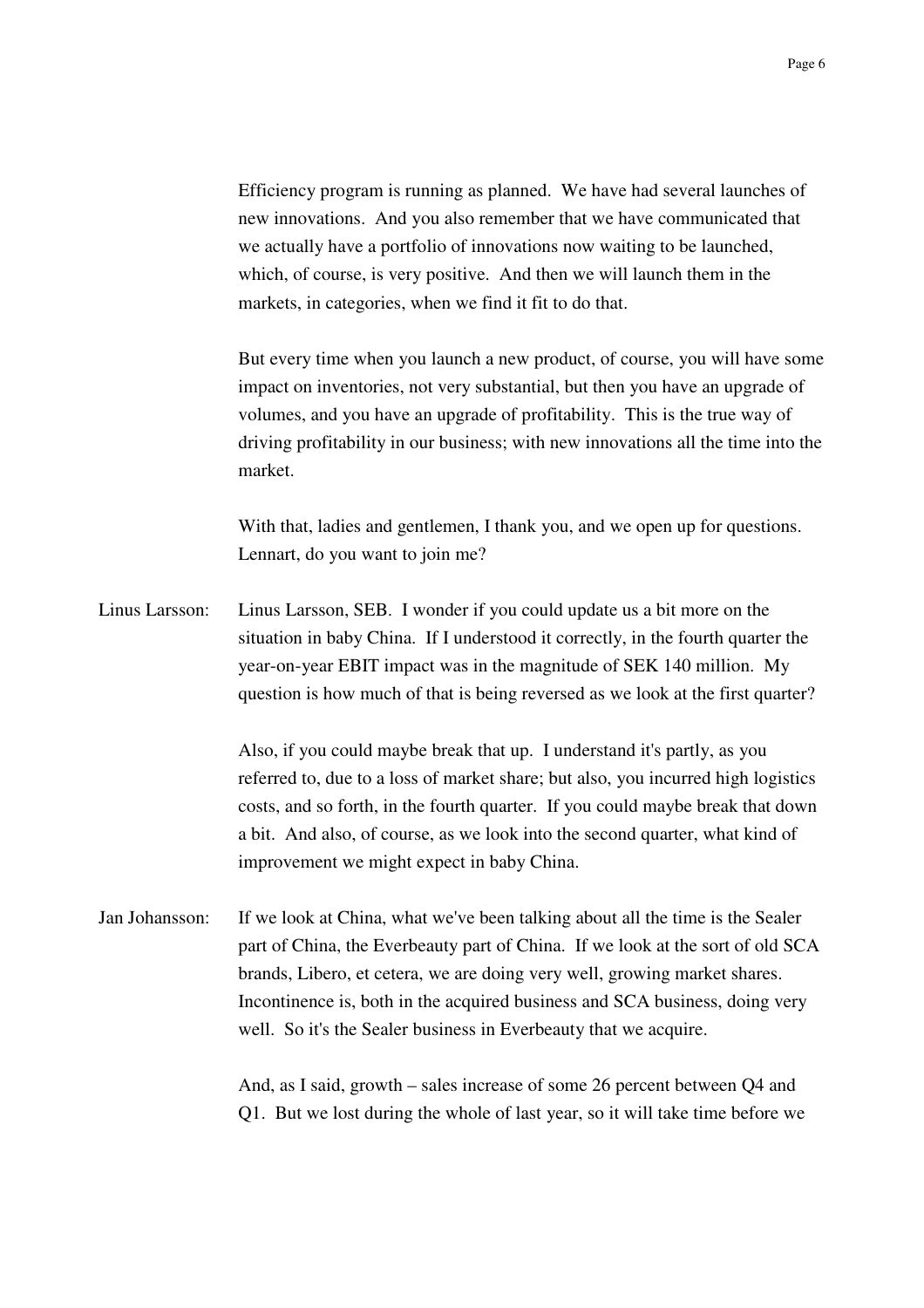pick it up.

The machine is working now. Distribution is working. We have good control on what is on the shelves, and the sales. So I feel quite confident that we are not going to have the same hiccup as we had in between Q3 and Q4.

I don't recognize the figure. I don't think we have communicated that.

- Linus Larsson: It's my own estimate.
- Jan Johansson: I guess so. I'm not going to give a comment on that, since we haven't communicated.
- Linus Larsson: OK. But where there still extraordinary costs in the first quarter, apart from the loss of market shares in relation to Sealer?
- Jan Johansson: Well, we did gain market share in Q1 compared to Q4. And we don't have the same costs – similar costs as we had in Q4, where we had to buy back the inventories and start from beginning, so now it's more in the ordinary way of marketing products in China. So from that perspective, the costs are lower.
- Linus Larsson: And is it fair to assume that you will regain some market share in the second, compared to the first, quarter?
- Jan Johansson: That's absolutely our intention.
- Linus Larsson: Great. Thank you.
- Stellan Hellstrom: Stellan Hellstrom, Nordea. If you can, I would like to if you could quantify, maybe, the effects of the changes in diapers in Europe. How much volume did you actually lose in …
- Jan Johansson: We didn't lose any volume. But the introduction of new products on the market doesn't have any impact, because we actually sell out before we introduce them. But then you have always startup costs when you start an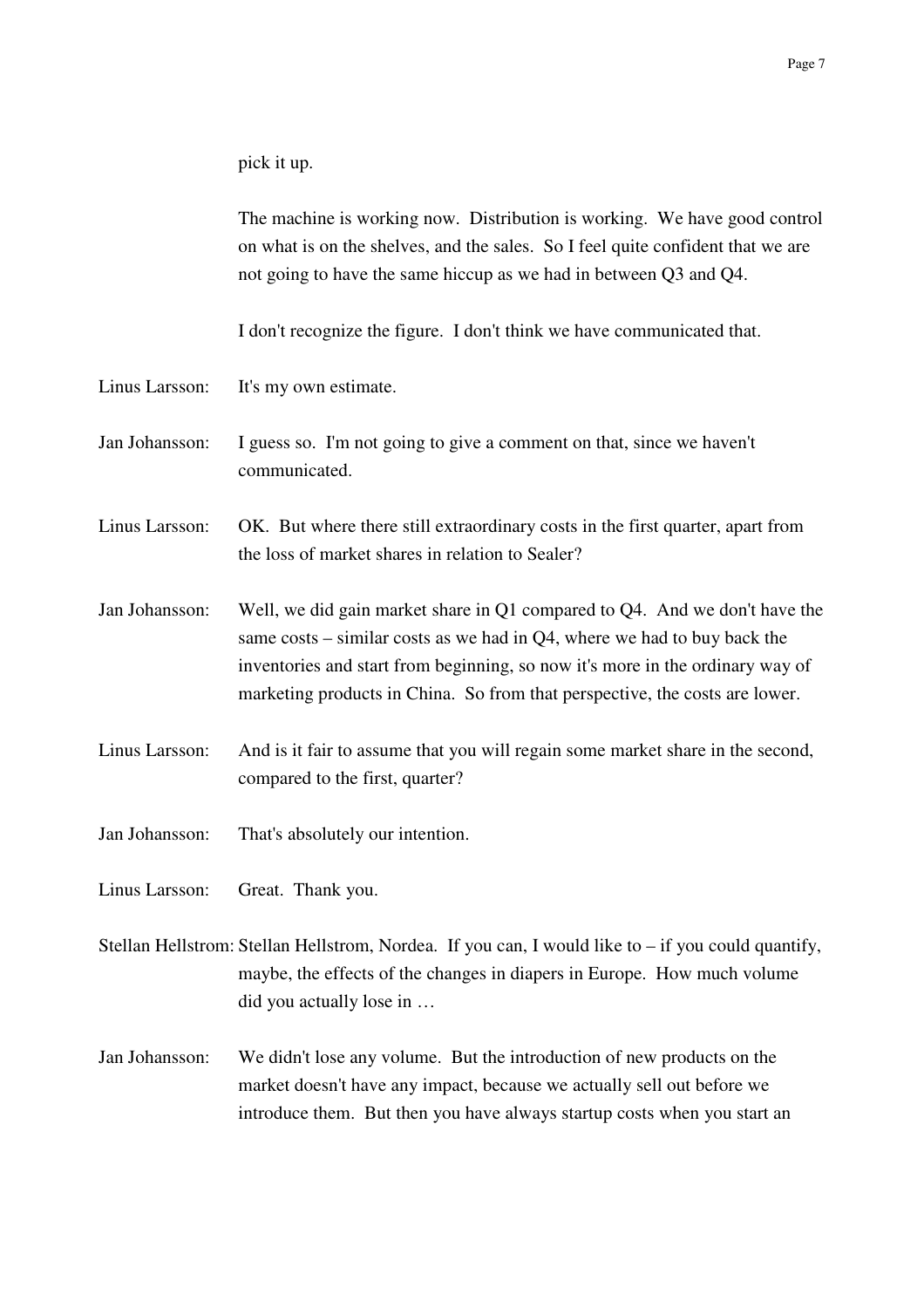upgraded line, so that had a small impact, but not loss of volume.

The restructuring in Italy is slightly bigger, because what we did there was to replace the current distributor for the whole of Italy, which means that we had to buy back the inventories and start the new channels. So that had a big – and that's a one-off in Q1; mainly impacted sales, actually, not the profitability.

Stellan Hellstrom: And do you have any quantification on that impact?

- Jan Johansson: We have, but we keep it to ourselves. We don't want to give our competitors all the knowledge.
- Stellan Hellstrom: Thanks. Also, maybe if you can comment on you have a competitor in European tissue that say they want to raise prices by 8 percent. Do you have any comments on this market environment, and the possibilities for that type of price increases there?
- Jan Johansson: I think it's a very good initiative, of course. And looking at the market conditions, and, as I think I said in Q4 also, and now, we still are not on the level of profitability we need, in particularly in consumer tissue in Europe. So we need to bring down costs, but we also need to bring up price.

And we have some – we will have some impact of the price increases we did last year going forward this year. Whether or not there will be any more price increases this year is too early to say. But, obviously, when our competitor is announcing 8 percent and they see a need for it, we will of course also see the same need.

Stellan Hellstrom: Thanks.

Oskar Lindstrom: Oskar Lindstrom, Danske Bank. I have four questions. Should I take them one by one, or  $-$ ?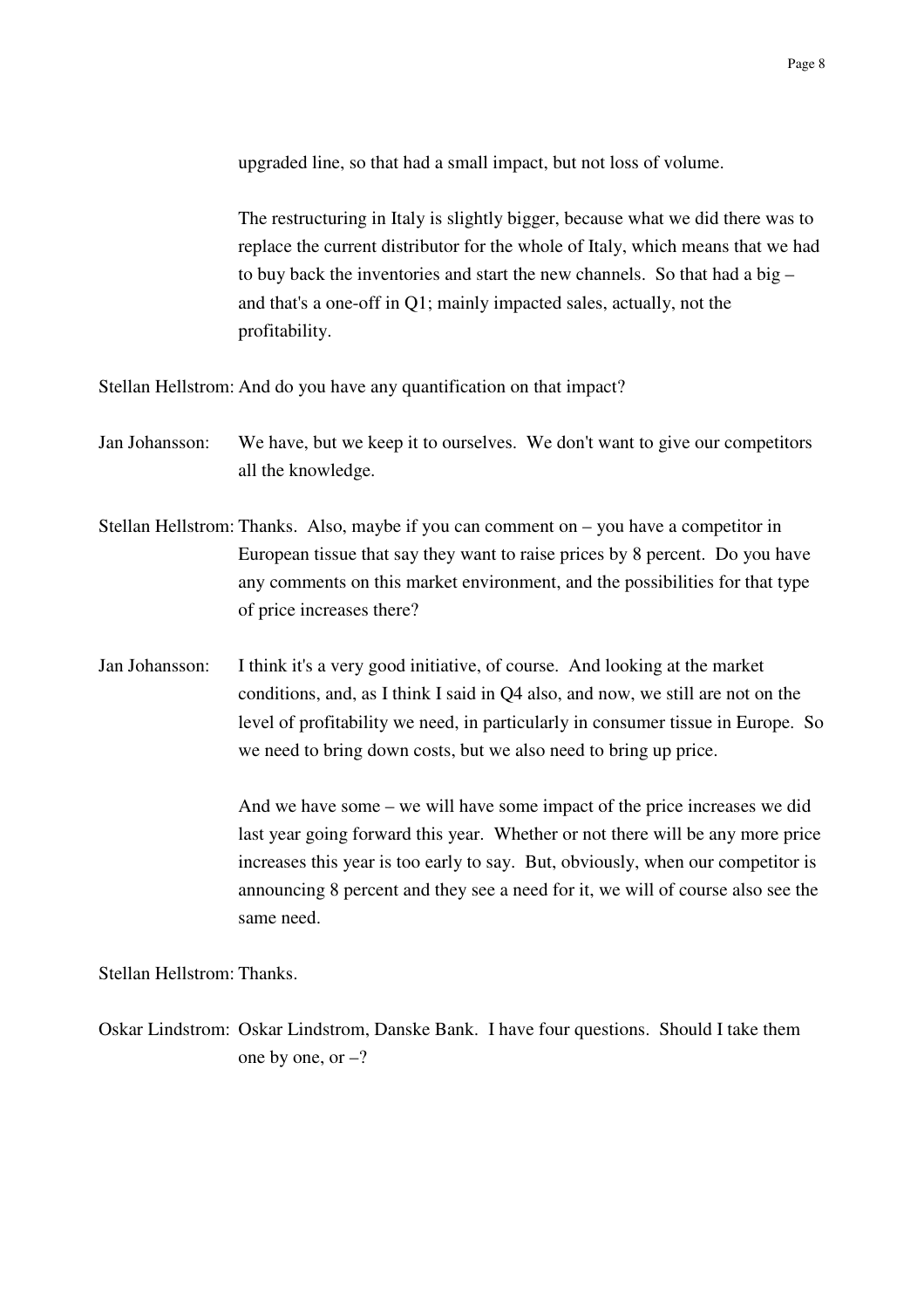Jan Johansson: Take them one by one, otherwise we forget.

- Oskar Lindstrom: Well, first off, just the magnitude of the weather impact in North America on EBIT that we realistically should not see again in Q2 going forward. Is that something that you can quantify in terms of millions of kroner?
- Jan Johansson: I can quantify the volume, and then you can calculate it, and that's 9 percent down Q1 to Q1.

Then, of course, also, the US business was impacted by the weak currency. Even the Canadian dollar is down 9 percent to US dollar, which is a big business for us. But all the Latin American business is down. So that also had quite a big impact on the Personal Care business of US.

- Oskar Lindstrom: All right, thanks. The second question is if I look at your deviation table for EBIT that you publish on your web site, if I recall correctly, you had a negative quarter-on-quarter price impact on Tissue? Is that –?
- Jan Johansson: Lennart, do you have  $a ?$
- Oskar Lindstrom: It's price mix, as you define it, I think.
- Jan Johansson: Yes, yes, so it's a combination of price and mix.
- Oskar Lindstrom: Is there something that we should pick up on there? I think you've mentioned before that in Q4 there was some issues of potentially price erosion in North America.
- Jan Johansson: I don't think that of course, you have Vinda coming in, that has an impact. But, Lennart, maybe you have –
- Lennart Persson: No, but we had, of course, if you compare, the impact of what we changed prices for a couple of customers during the autumn.

Jan Johansson: In US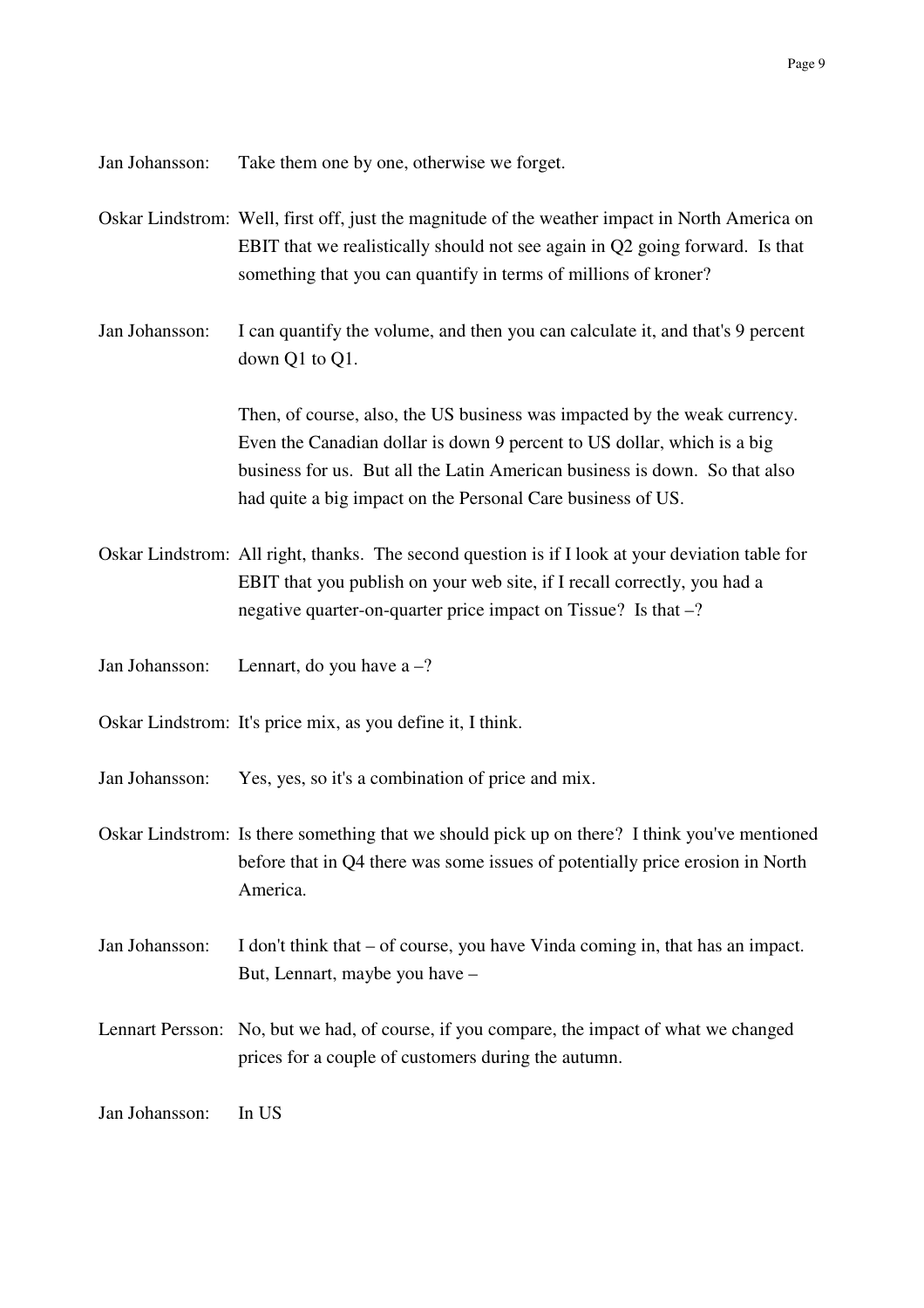- Lennart Persson: In US, yes.
- Jan Johansson: Yes.

Oskar Lindstrom: OK, so it's an effect of lower prices in North America?

Jan Johansson: Yes, we don't have any lower prices in Europe.

Lennart Persson: Then, it is a mix impact.

Oskar Lindstrom: OK, thank you. I don't know if you care to comment of the deterioration in operating profit in Vinda. They mentioned higher advertising and promotion expenses during the quarter due to increasing competition, and increasing investments in growth. Is this something – a margin level that you think we should continue to expect, or a trend even that we should continue to expect?

- Jan Johansson: If you look at their comments, I think the two major parts were currency and –
- Lennart Persson: Depreciation.
- Jan Johansson: Depreciation, sorry.
- Lennart Persson: Due to they added a lot of capacity during last year.
- Jan Johansson: But if you look at the price power, I think they've been able to increase prices during the quarter. We, of course, have to scrutinize the cost increases and make sure that we balance the margin with an advertising efforts they have.

Oskar Lindstrom: Right.

Lennart Persson: They have also an impact of the weakening Chinese currency.

Jan Johansson: Yes. They had a Board meeting 2 o'clock this night; Lennart and I didn't participate.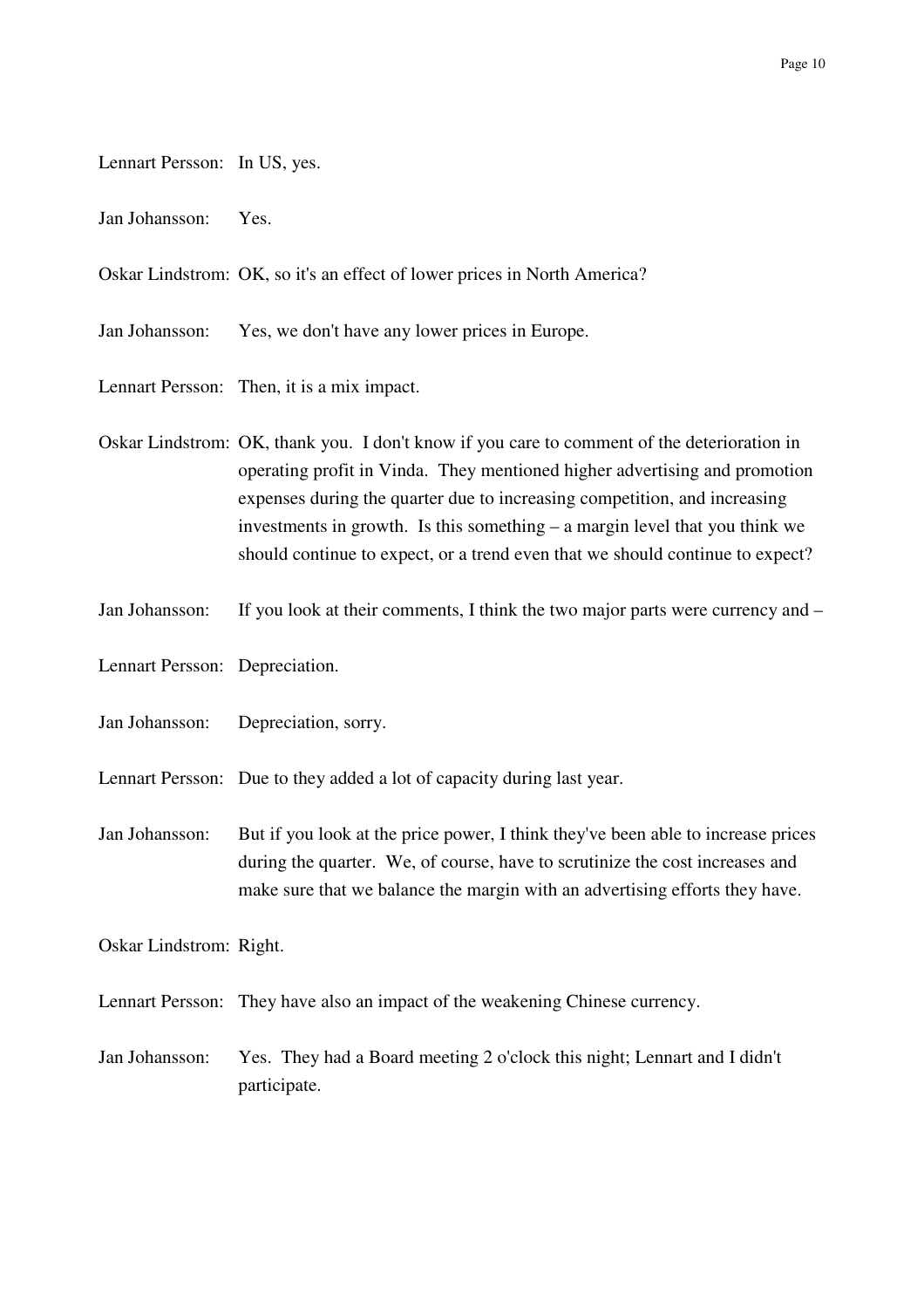| Oskar Lindstrom: I just wondered if you had – you were the closest at hand to ask about |
|-----------------------------------------------------------------------------------------|
| comments on that.                                                                       |

And my final question regards the land swaps in forest products. We've had them now for a couple of quarters. Should we see that as a recurring income for you for that division? Or is it something that  $-$ ?

- Jan Johansson: No, not really. There will be an end, of course. But you will see, or you may see more, but it's not forever.
- Oskar Lindstrom: Have you made any that will impact Q2?
- Jan Johansson: It's too early to comment on that.
- Oskar Lindstrom: Could they ever be negative?
- Jan Johansson: I don't think we'll do any negative. No.
- Oskar Lindstrom: Just a question.
- Jan Johansson: Then we wouldn't do them.
- Oskar Lindstrom: OK, super. Thank you very much.
- Mikael Jåfs: Mikael Jåfs, Kepler Cheuvreux. Could you say a couple of words on how you see the raw material costs developing, going forward?

Jan Johansson: If you look overall, there will be ups and downs. If you take pulp, for example, you might see some increase in long fiber, but then short fiber will decrease. So I think, all in all, it will be quite flattish on the pulp side.

> Personal care side may be slightly up on oil-based materials, and fluff pulp, but we are talking zero point something. So we don't expect any – flattish, I would say.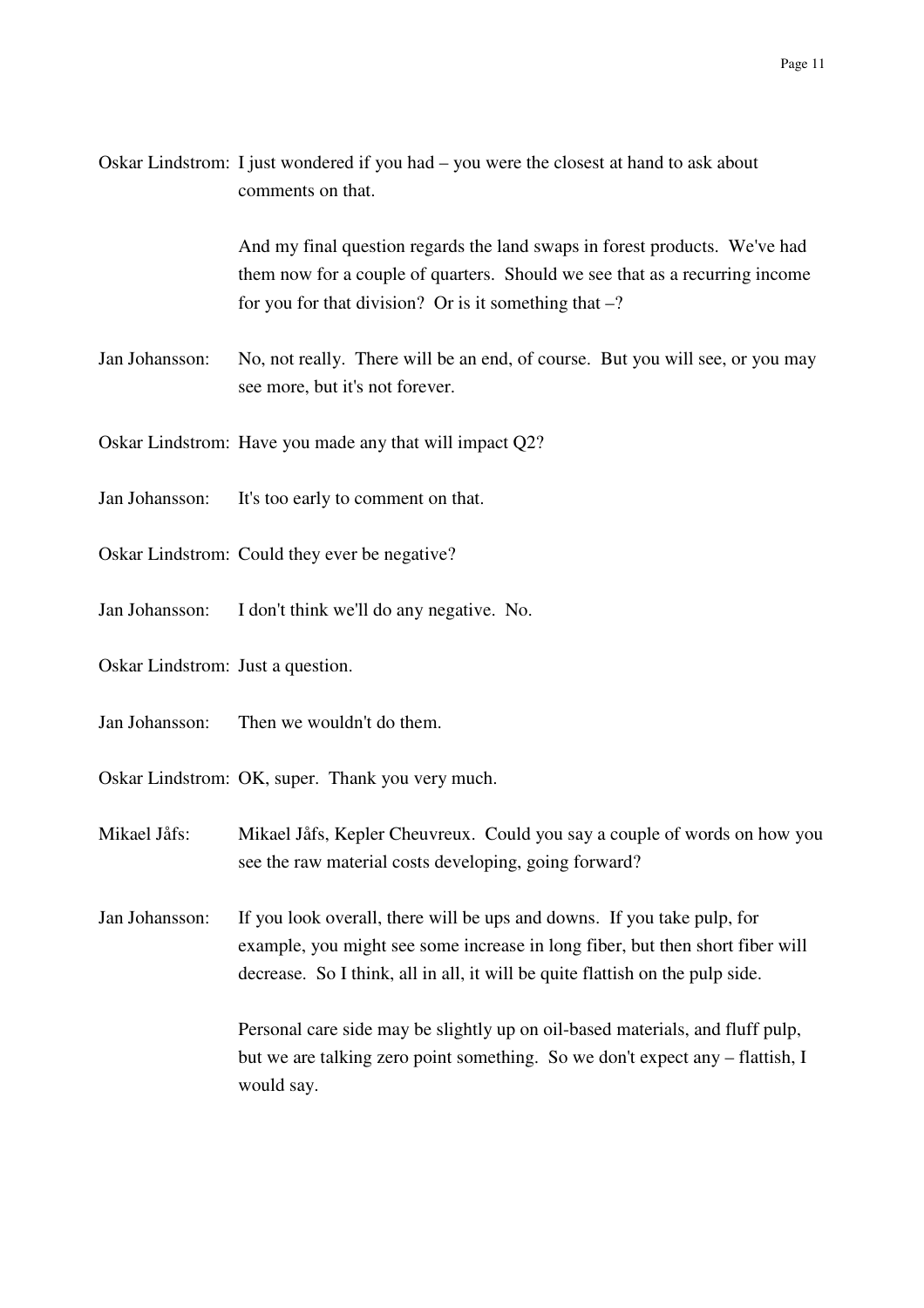| Mikael Jåfs: | OK, thank you. And then a second question:                              | could you talk a little bit |
|--------------|-------------------------------------------------------------------------|-----------------------------|
|              | about what we should expect in terms of CAPEX for the year, and how you |                             |
|              | see growth investments, acquisitions. What should we expect?            |                             |

- Jan Johansson: When it comes to normal CAPEX, I think we communicated, Lennart, it will be in line with what we had last year?
- Lennart Persson: Yes.
- Jan Johansson: And we don't see any reason to change that. And acquisition is of course acquisition, and that's a different thing.
- Mikael Jåfs: Yes, OK. Thank you. And then a last question. The tax rate was 26 percent, is that what we should expect for the full year?
- Lennart Persson: Yes, 26 percent, 27 percent.
- Mikael Jåfs: Perfect, thanks.

Josephine Edwall: OK, any more questions from the floor? Stellan, please.

- Stellan Hellstrom: Just to follow up on the you mentioned that you walked away from a private label contract in European tissue, and just maybe you can say if that's a significant effect on volumes.
- Jan Johansson: It's not significant, but it had slightly below 2 percent impact on sales.

Stellan Hellstrom: OK. And do you expect to get another contract to replace that? Or how do you see that?

Jan Johansson: Yes, of course. That's our ambition. Or since we manage our mother real business in a slightly different way than we use, we can actually make some good margins on that business.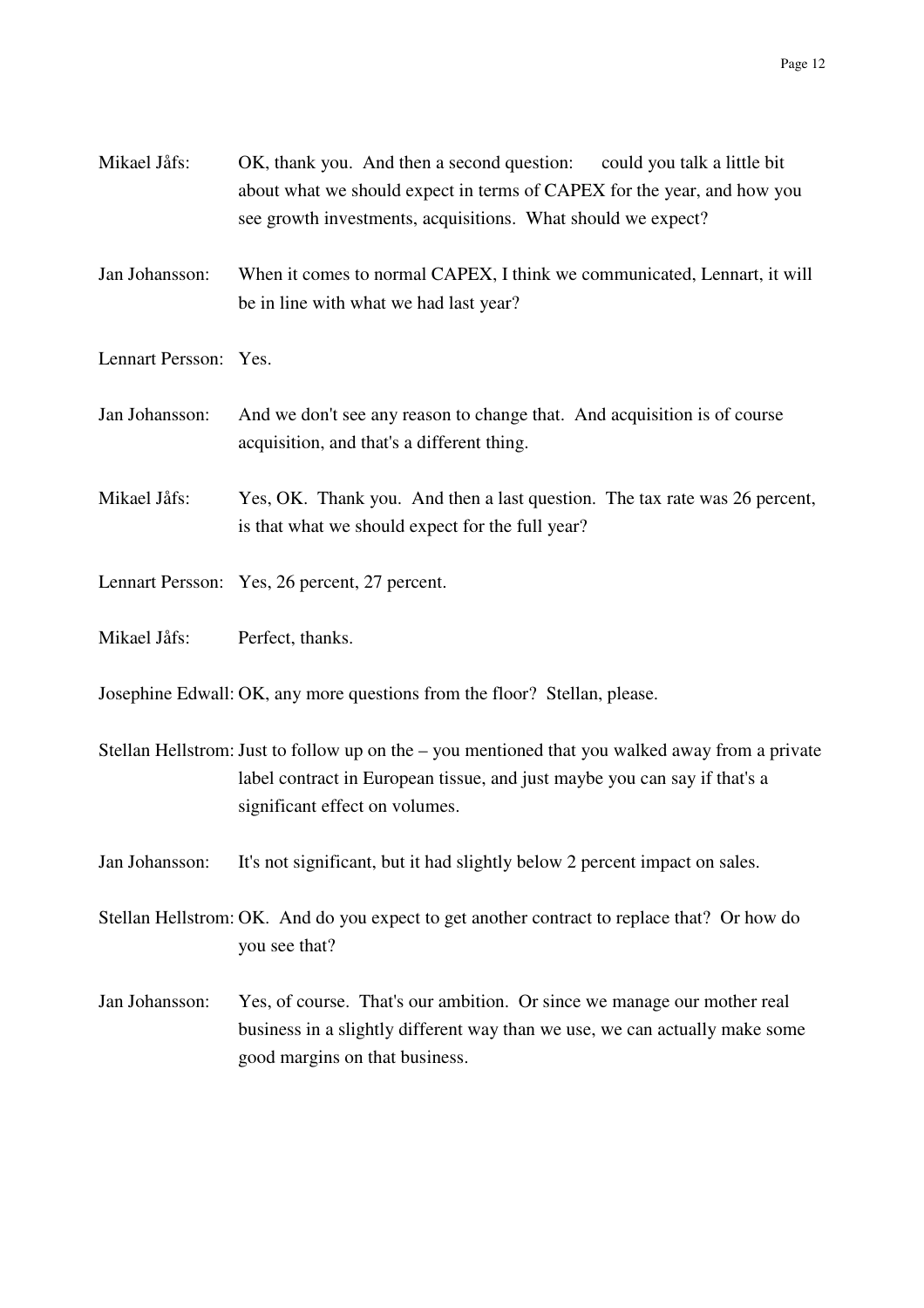## Stellan Hellstrom: Thanks.

Josephine Edwall: OK, let's open up for the questions from the telephone. Operator, do we have any questions from the telephone?

Operator: Thank you. Ladies and gentlemen, if you would like to ask a question please press star then the number one key on your touchtone telephone. If your question is answered or you wish to remove yourself from the queue you may press the pound key and we will wait just a moment for anyone to queue.. And our first question comes from the line of Kartik Swaminathan with Bank of America Merrill Lynch.

Kartik Swaminathan: I had two questions, if I may. The first was just to collate all the information that we've just heard on Vinda. I apologize, but I couldn't quite hear exactly what questions were being asked on the ground there in Sweden, so apologies if you're repeating some of the information. But if we could just understand what was driving the weakness in margin in Vinda, and some level of clarity with regards to marketing spend and competition would be useful?

> And then my second reason was I think you mentioned there were various reasons as to why the kraftliner price wasn't actually fully increasing from April 1, and if you could elaborate on that, please.

Jan Johansson: Well, when it comes to Vinda, of course, it's a listed company, so you would have to ask the management of Vinda of any questions going deeper than you can read from the report. But if you read from the report, it was mainly depreciation and currency that reduced the margin.

> And still have a reasonably good growth of 9 percent during the quarter. So that's as far as I can comment Vinda's results.

When it comes to kraftliner, I think we went out as number two in the market to increase prices. And the reason it didn't really stick was probably because some of the major competitors decided not to increase prices at that time. But looking at the market balance today and the inventory levels, we believe that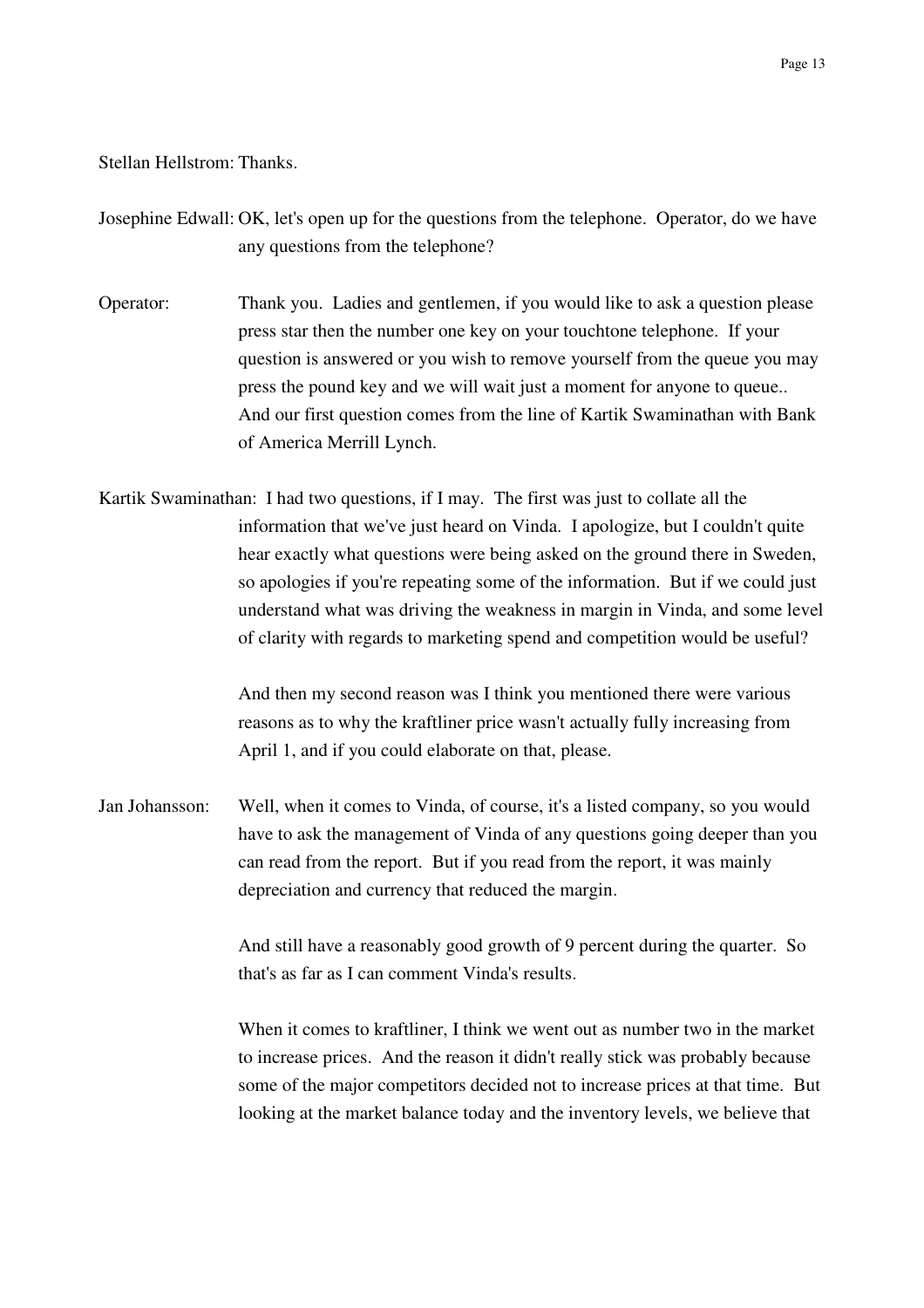there is a good possibility and really fair reasons to increase the price of kraftliner.

And also, of course, you always have to look at the difference between testliner and kraftliner prices, because they tend to keep together, and that's also supporting a price increase in kraftliner.

- Kartik Swaminathan: OK, thank you. And just to follow up on the first question, you don't have any overlapping businesses with respect to Everbeauty that will allow you to make a comment on market conditions in China?
- Jan Johansson: In what respect? I missed –
- Kartik Swaminathan: Competition. Has it increased? How is pricing faring amongst what you're seeing on the ground, with respect to retailers and discounting?
- Jan Johansson: If you look at the growth, the retail business in China, it's still in double-digits. It's slightly lower than last year, but still double-digits. It's actually higher growth there than you see in the GDP overall in China.

Competition on the high end of products in personal care, in particularly in baby side, has increased by Japanese companies; then we talk the very premium products.

Tissue side, I don't see any increased competition. It's the same as previously.

Incontinence, the same: no increase in competition. But you see a slightly increase in baby side on the very premium side.

Kartik Swaminathan: Just a – one last very quick follow up. With respect to the high-end products in personal care, and your Japanese competitors increasing the heat there, do you feel this is a temporary effect and something that will be absorbed within the quarter? Or is this any kind of structural change in behavior?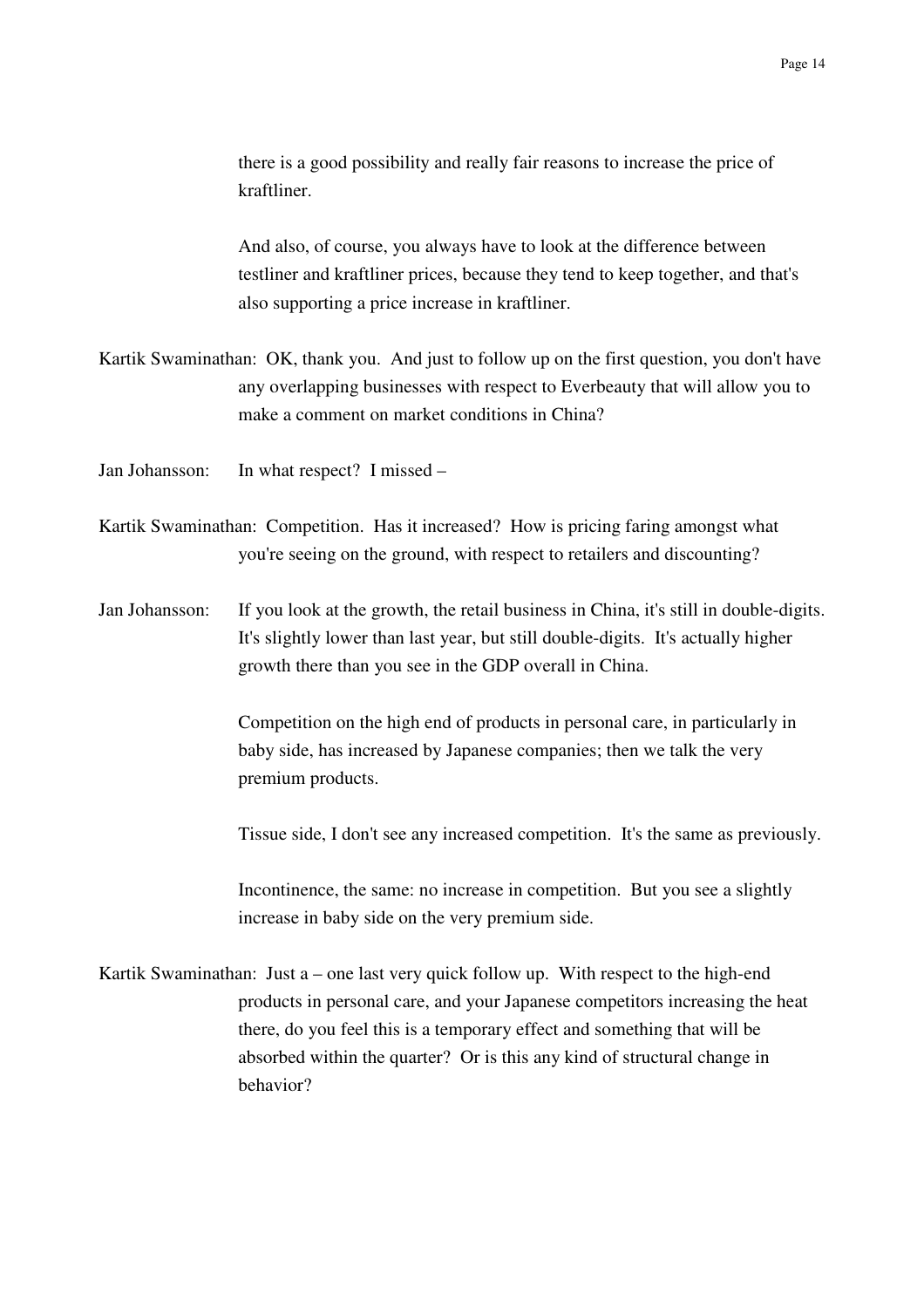Jan Johansson: I think it is a surprise to many of us that this super-premium segment is growing as fast as it is. We are not in that segment yet in China. But normally would have guessed it would be 3 percent, 4 percent, 5 percent, but now it's almost up to 15 percent. So, of course, it's becoming an interesting segment for many player.

> And this is a segment also above Procter, and above Kimberly-Clark, so you only find the Japanese player in the segment.

Will it have any impact on the broad mass of consumers? No, not really. But a growing interesting segment of the Chinese market.

And can also see a similar situation in Russia, where the super-premium is growing. So, obviously, we will have a product in that segment also, going forward.

Kartik Swaminathan: Thank you.

Josephine Edwall: Operator, next telephone question, please.

Operator: And our next question in the queue comes from the line of Iain Simpson.

Iain Simpson: Just a couple of questions from me. When you say that you've restructured your distribution network in Italy, if I heard you correctly, on diapers, and that hurt sales, I'm slightly puzzled as to how that could be, as I would have thought the inventory coming out of the old distributor would be offset by the inventory going into the new distributor for net no change. Or if there's a phasing issue, does that mean that we should expect to see stock build in Q2?

> And then just carrying on that theme, this is the second quarter in a row where we've had some issues around stock movements and distribution inventory changes impacting your top line. Are you able to give us any comfort that this won't happen again next quarter, as it were?

And then just lastly, housekeeping. For incontinence, can you give us an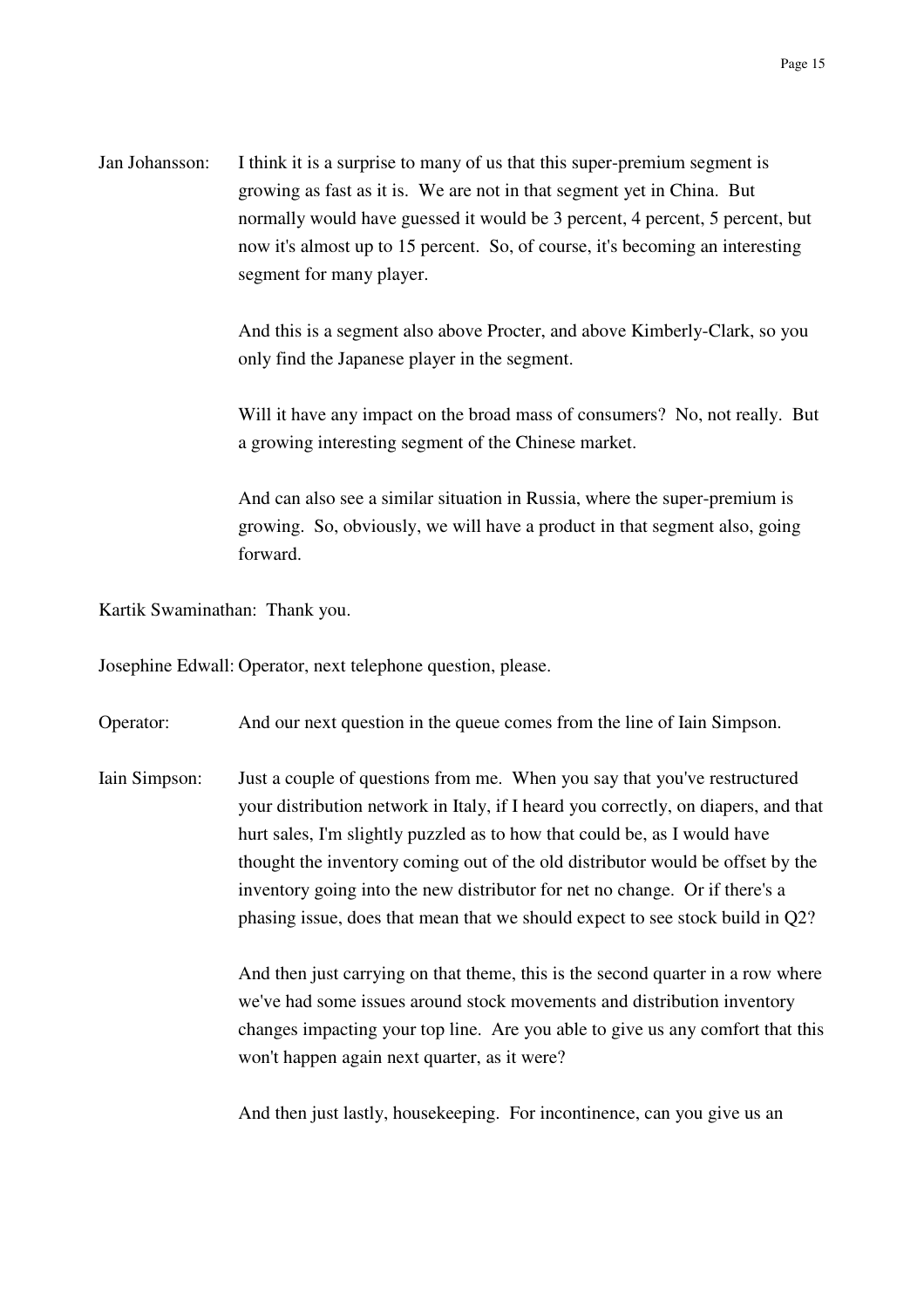indication as to how much your incontinence lines would have grown by, on a constant currency basis, ex the impact in Russia from the reduction in subsidy? Thank you very much.

Jan Johansson: When it comes to Italy, it was not only the baby; it was also incontinence, and small part of consumer business.

> And it's very simple: it's a phasing, one-off. We took over the sales ourselves, and then we took back the inventories from the distributor. And this will be much more efficient, to a much lower cost, and it will certainly improve the profitability and the growth of the business. So it's a perfectly normal investment, to improve a business.

> And I feel quite confident that at least in Europe you will not see any more of this. And we have done it in China already. We don't have any problem in South East Asia, Latin America. So my forecast on that: that it will not happen, at least not this year. Then, of course, we have to look at our business all the time to see if we can improve it.

> Constant growth rate, Lennart, I don't have that in my hand. Do we have that? It's around 5.

- Lennart Persson: We have said 5 percent to 7 percent.
- Jan Johansson: 5 percent to 7 percent.
- Lennart Persson: And a higher one on the inco.
- Jan Johansson: Last year, we had a growth of 4 percent in Europe. And this quarter, of course, it was due to Russia. It was – and the in restructuring Italy was less. And the emerging markets, overall, we had 6 percent growth. So I would – you would put yourself in the level of 5 percent to 7 percent.

Iain Simpson: Sorry, just to clarify, that's 5 percent to 7 percent for incontinence, ex-Russia?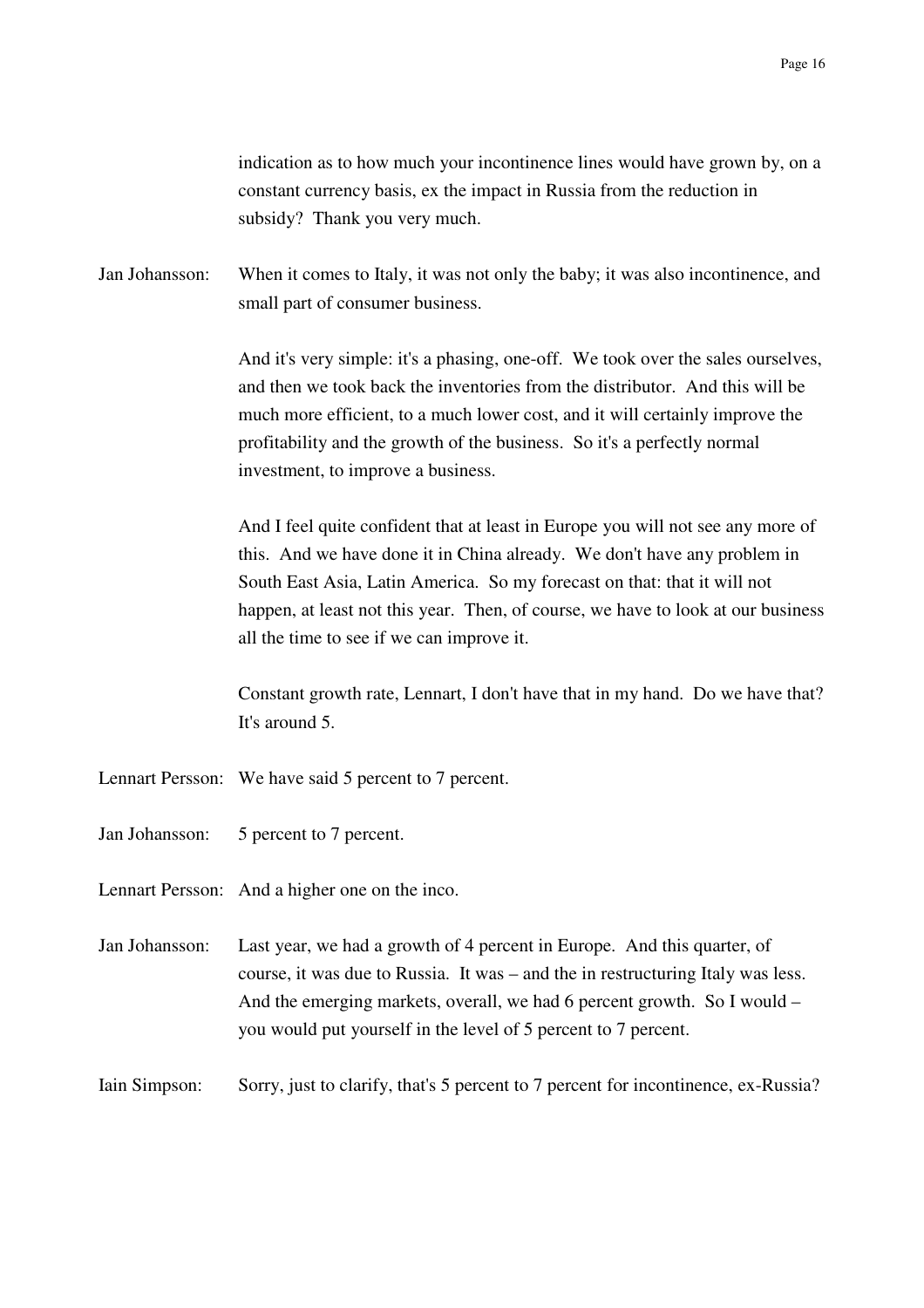| Jan Johansson: | Including Russia.                                                                                                                                                                                                                                                                                                                                                                                        |
|----------------|----------------------------------------------------------------------------------------------------------------------------------------------------------------------------------------------------------------------------------------------------------------------------------------------------------------------------------------------------------------------------------------------------------|
| Iain Simpson:  | And what would it have been, ex-Russia?                                                                                                                                                                                                                                                                                                                                                                  |
| Jan Johansson: | I don't have that. Russia was also once-off. When they cut the subsidies by<br>30 percent overnight, of course, it hit $-$ it didn't hit of the 30 percent. But now<br>the business is back on track again, and we are growing very good in Russia in<br>all our categories.                                                                                                                             |
| Iain Simpson:  | Thank you.                                                                                                                                                                                                                                                                                                                                                                                               |
|                | Josephine Edwall: And next telephone question, please, operator.                                                                                                                                                                                                                                                                                                                                         |
| Operator:      | And our next question in the queue comes from the line of William Houston.                                                                                                                                                                                                                                                                                                                               |
|                | William Houston: Redburn. Quick two comments – sorry, two questions, please, if I may. The<br>first on the Australian joint venture and the restructuring impact that you've<br>seen there: just on how you'd expect the associate line to develop over the next<br>couple of quarters, please. And also, if you can make any comments on the<br>proposed – or the potential plans to IPO that business. |
|                | And the second one, just a point of clarification on the impact of walking<br>away from that private label contract in tissue. Was that a 2 percent volume<br>impact specifically in this quarter? Or was that a 2 percent volume impact on<br>an ongoing basis, please?                                                                                                                                 |
| Jan Johansson: | It was less than 2 percent impact in volume in Europe. In the Group, it – the<br>volume was – or the sales was flattish.                                                                                                                                                                                                                                                                                 |
|                | The impact on margin was actually a positive since it was very low margins<br>from this contract.                                                                                                                                                                                                                                                                                                        |
|                | William Houston: So, sorry, do – could you just clarify, for the tissue division as a whole, what<br>is the impact from exiting that business in terms of volume in the quarter,                                                                                                                                                                                                                         |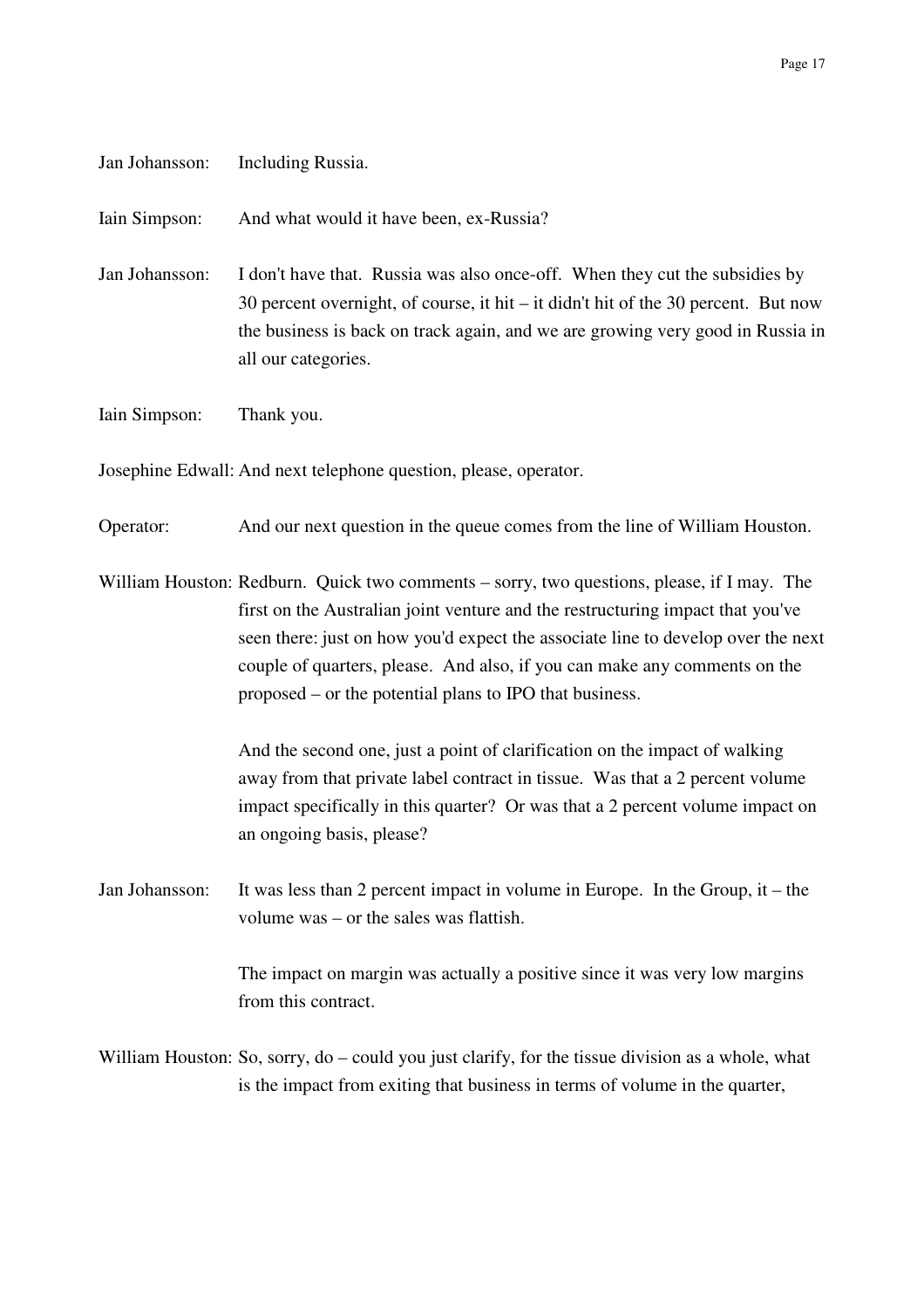please?

- Jan Johansson: 2 percent in Europe of the totality. Can you calculate that, Johan?
- William Houston: So 2 percent in Europe for tissue?
- Jan Johansson: Europe. And Europe is -
- William Houston: About two-thirds of the business?
- Jan Johansson: We have 29 percent in emerging markets now, so –
- William Houston: Yes. OK.
- Jan Johansson: Yes. What was the second?
- William Houston: Just on the associate line, please.
- Lennart Persson: Yes, we can say, if you look at the result for the first quarter this year, we had some refinancing costs that brought down our share in earnings.

On EBIT level, it is quite stable, and it could develop for time being.

- William Houston: And so in terms of the associate line, how would you expect that to develop, please?
- Lennart Persson: Pardon? The question?
- Jan Johansson: Associates.
- Lennart Persson: OK. I mean it will come back. Of course, it was negative this quarter, but of course it will be a positive, because the EBIT portion is quite good.

William Houston: OK. Thank you.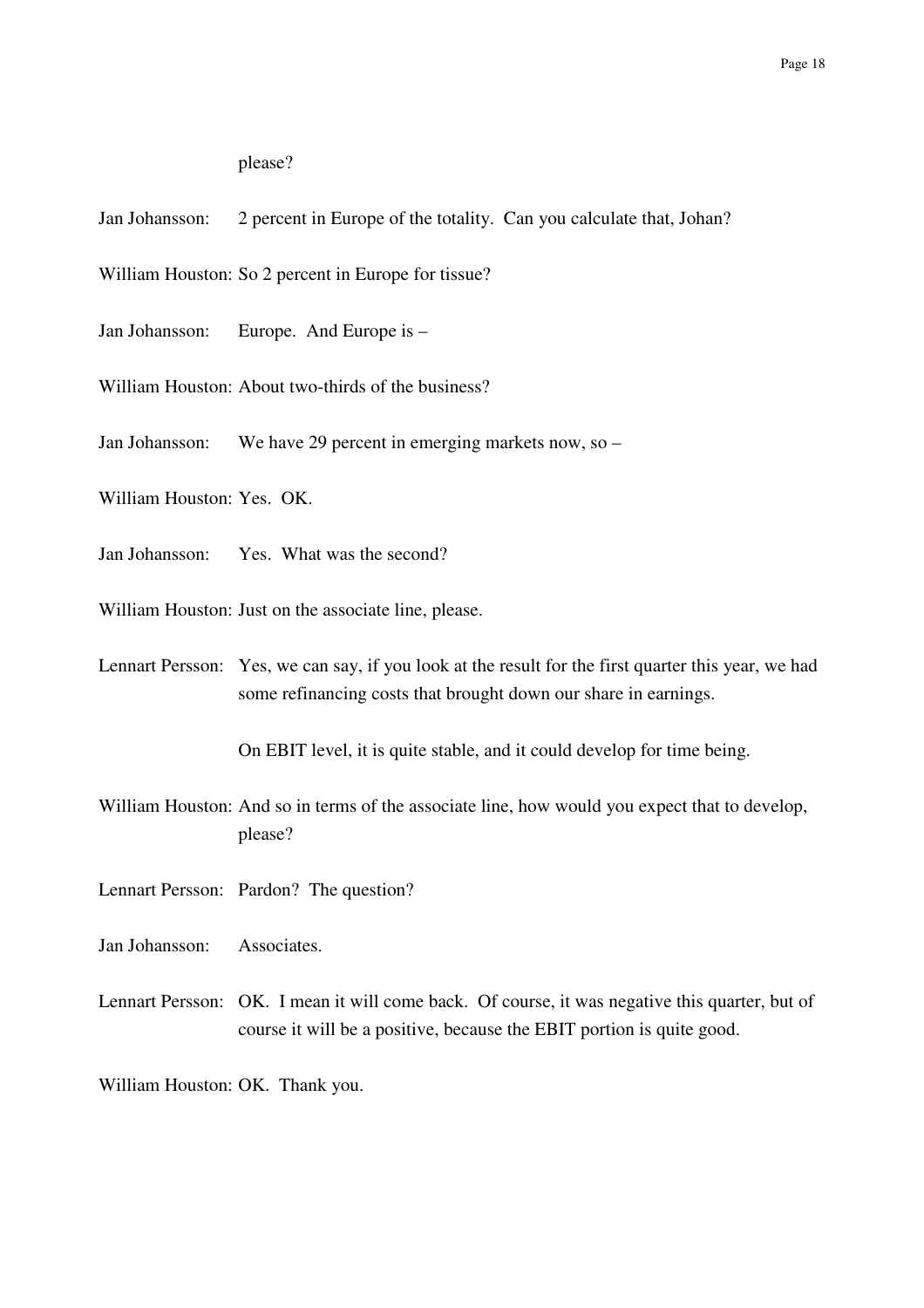Jan Johansson: And was there a question on the process, also?

William Houston: Yes, on the potential IPO process.

Jan Johansson: We are continuing that process, and are still investigating the possibility to IPO the Company. So far, it looks quite possible.

William Houston: Perfect. Thanks very much.

Josephine Edwall: Any final questions from the telephone, operator?

Operator: And our next question in the queue comes from the line of Barry Dixon.

Barry Dixon: I don't know if this has been asked, because my line lost connection. In terms of the kraftliner price increase, has any of that gone through from April 1?

> And the second part of that is have you seen any pressure from US imports as being one of the reasons why that increase may not have been fully implemented? Thank you.

Jan Johansson: We did not see any impact of the price increase in Q1. But, as I said, we feel quite optimistic that we will have price increases Q2, Q3. Have been some volume coming from the US, but not really impacting the market in this respect.

Operator: And our next question in the queue comes from the line of Chas Manso.

Chas Manso: In your deviation analysis, the other figure is negative SEK 61 million for the Group, and I understand that all your cost savings are put in there. Could you take us through the other key variables in that part of the deviation analysis: why it's come out as a negative?

> The second question, and it may even be related to the first, the A&P to sales in this quarter, could you give us a sense of what's happened there? I think last time round you were saying that for the full year you expected A&P to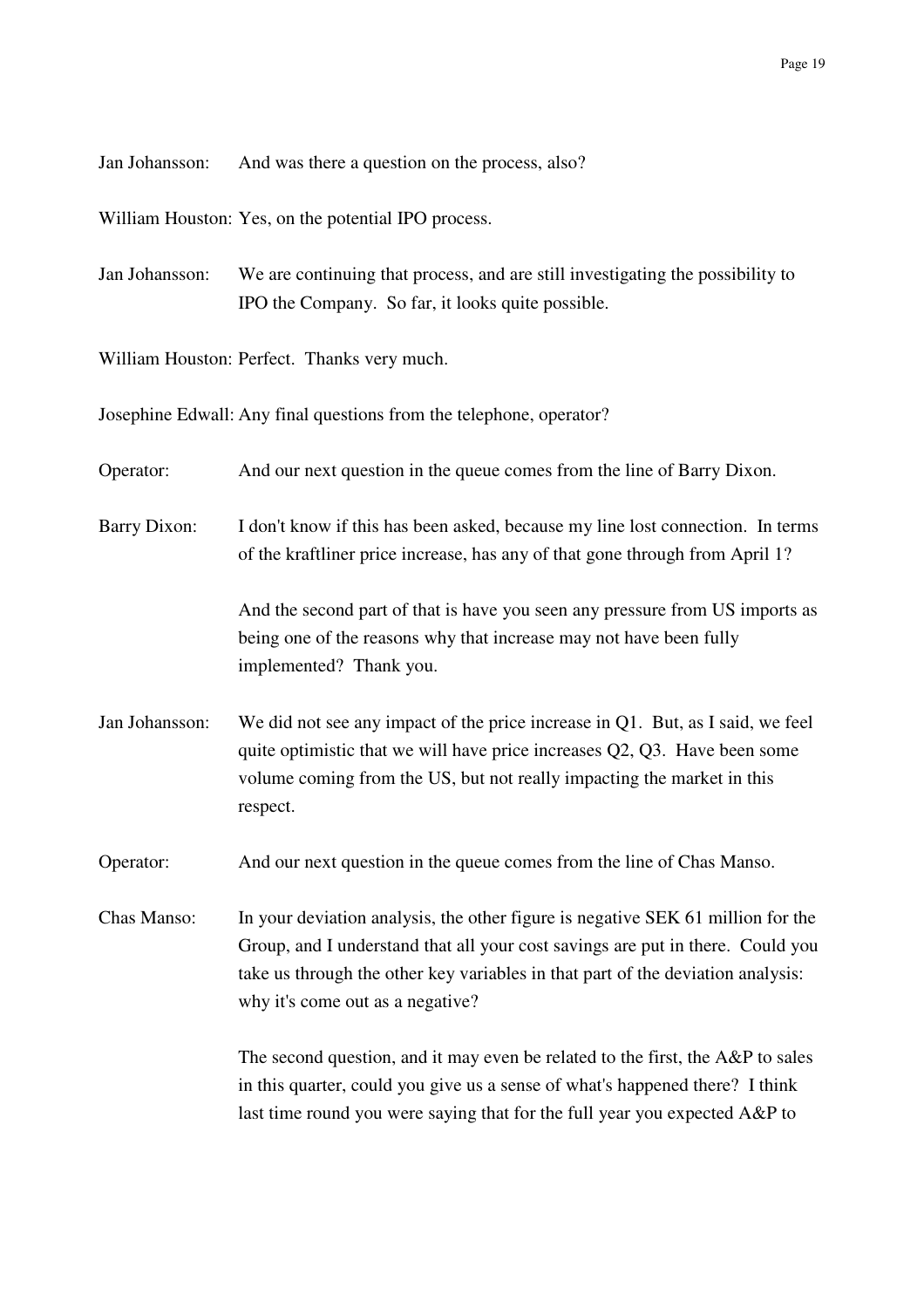sales for the full year to be broadly stable. Was that the case in this quarter? And if not, should we expect a decline in the quarters to come?

And then the third question is on market growth, really, in your hygiene businesses. Have there been any slowdowns in market growth in those that we should be aware of? And perhaps comment on market share changes, as well. Thank you.

Jan Johansson: If I start with the two latest, when it comes to A&P, the deviation is 1/10 of a percentage between the different quarters; and the same going forward, so I would like to call it flattish. So that's what you would expect.

> We don't really see any weakness of growth in emerging markets. And we continue to gain market shares in part of Latin America, and also in South East Asia, and Russia. After the dip we had now with the inco, we are back on track with the growth. We actually grew 16 percent in tissue in Russia during Q1. So from that perspective, Russia is a good country for us to be in. On the other hand, you have the currency, which is 16 percent to EUR that is impacting it negatively.

So we keep our market share, we are gaining it; and still good growth in emerging markets.

Lennart?

- Lennart Persson: Yes, when it comes to the cost deviation in others, we are not giving you a break up of that. But what I can mention is that, as Jan mentioned, the impact of the divestment, for example, SEK 110 million, is included there as well. So minus SEK 61 million is the total there, as a deviation.
- Chas Manso: OK. But you have a line for currency, which is quite small at 24. Do we take that just to be the translation impact and there's a substantial transactional impact that's embedded in the other line?